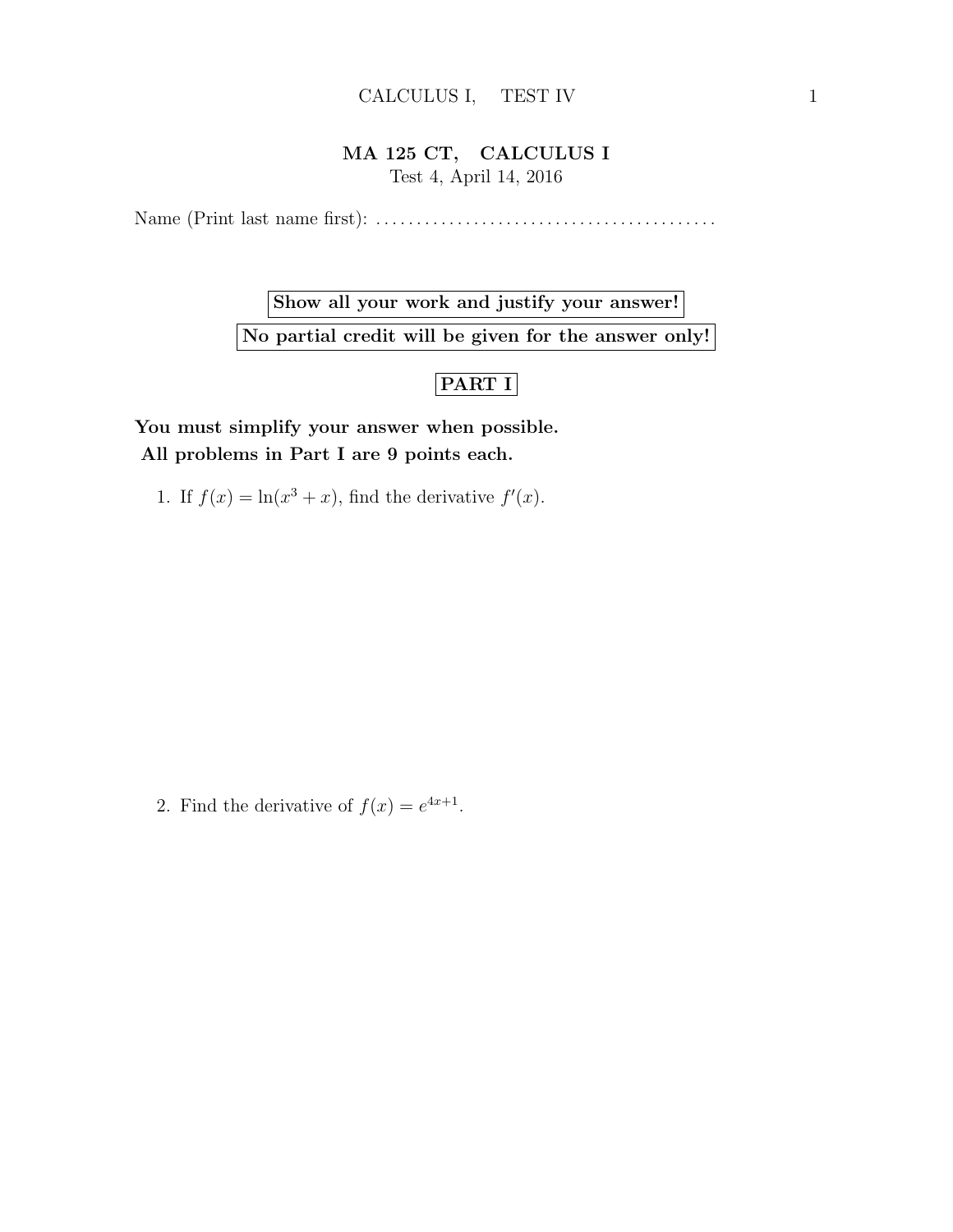3. Evaluate 
$$
\int xe^{x^2} dx
$$

4. Solve  $e^{2x+3} = 2$ .

5. Solve  $ln(2x + 1) = -1$ .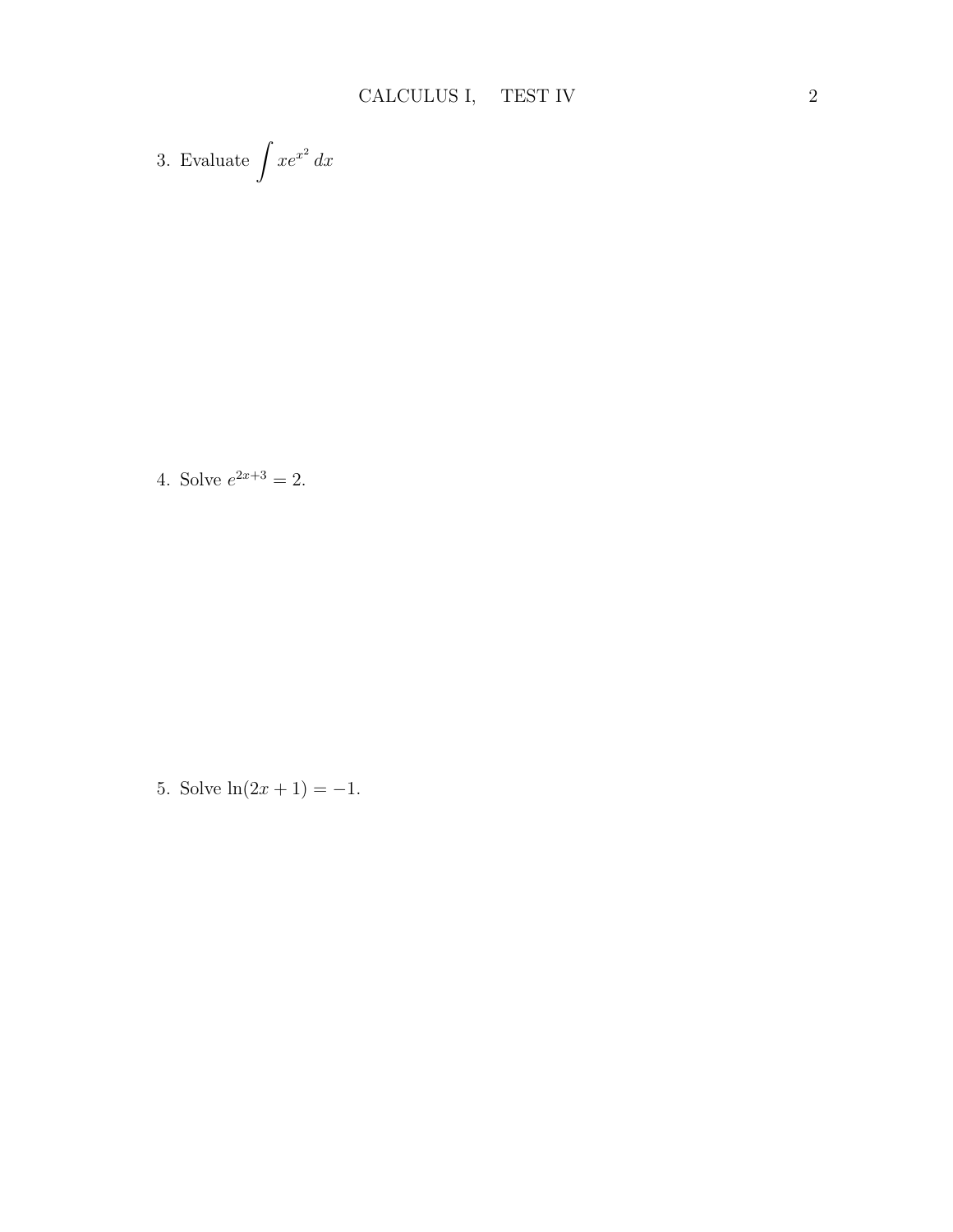6. Use Newton's method to approximate the value of  $\sqrt{25.3}$ . Start with  $x_1 = 5$  and only compute the second approximate value  $x_2$ . Hint: solve  $x^2 - 25.3 = 0$ .

7. Given  $f(x) = x^3 + 2x + 1$  show first that  $f(x)$  is one-to-one and next compute the derivative  $(f^{-1})'(4)$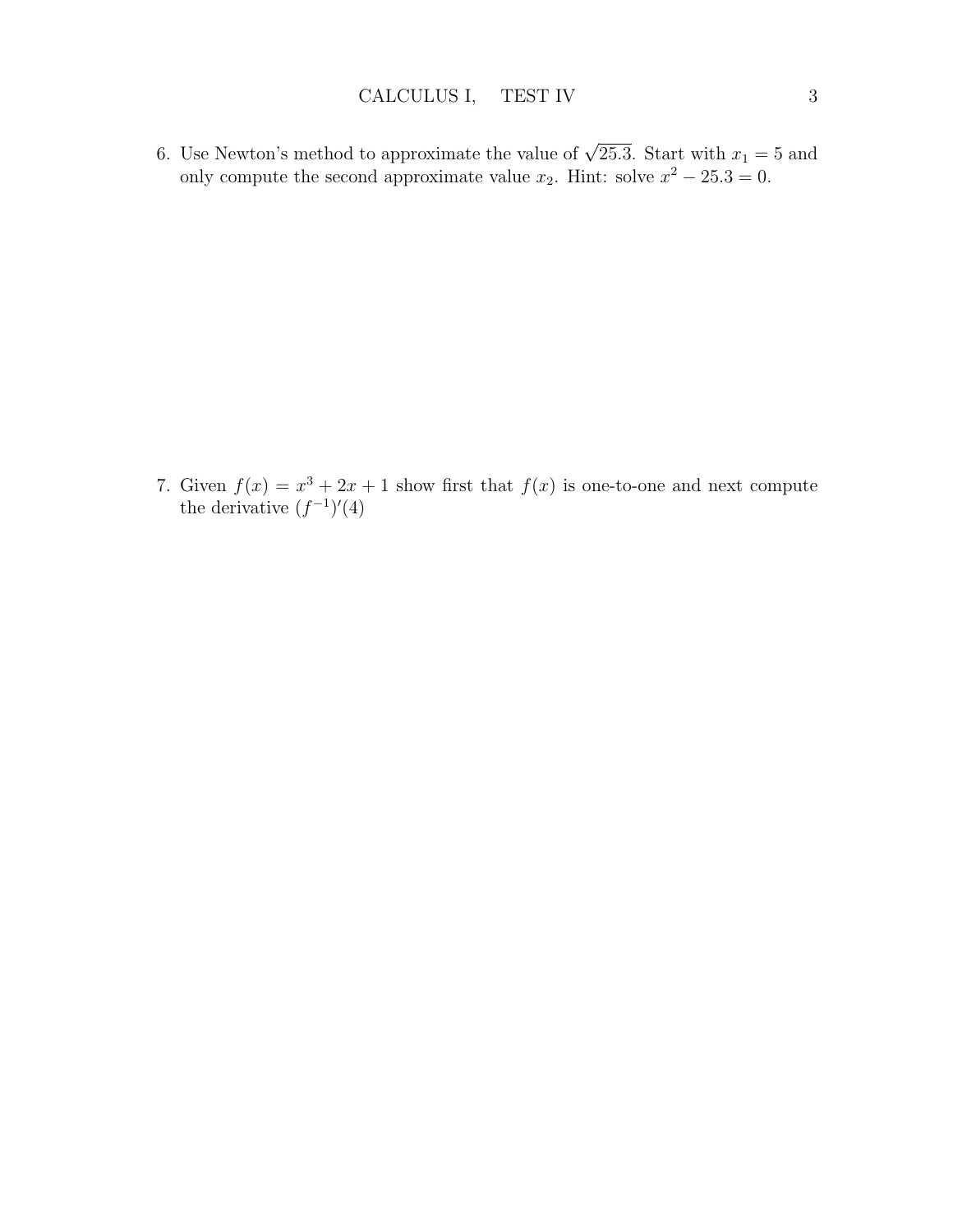## PART II

1. [10 points] Evaluate

 $\int_0^2$ 1/2 1  $\overline{x}$ dx. Show your work and do NOT give a decimal number as your answer (i.e., give an expression involving ln as your answer).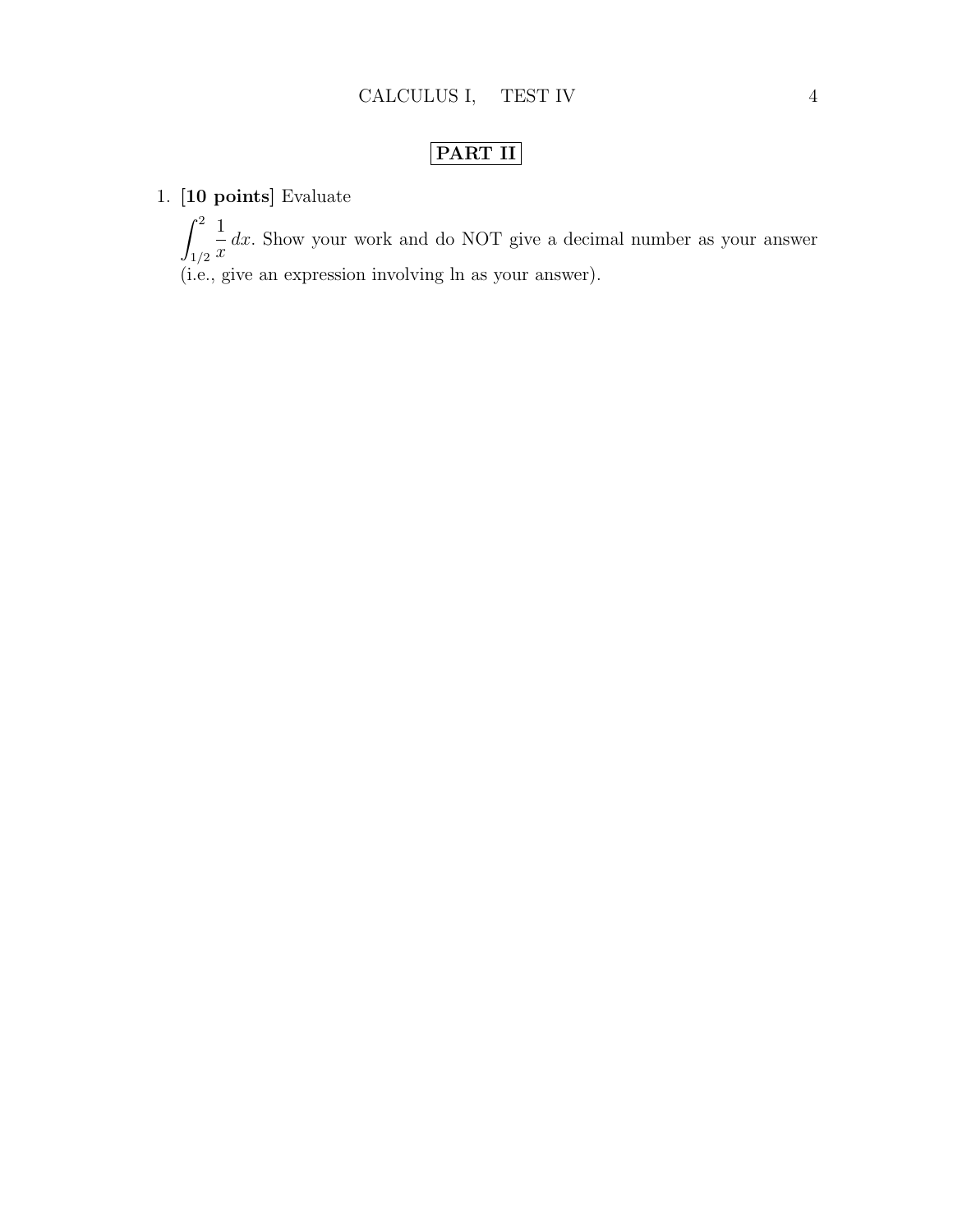- 2. [12 points] Given the graph of  $y = \ln(x)$  below read off:
	- (1) the value  $y = \ln(3)$

(2) the value of  $x = e^{0.5}$  (Hint:recall that  $\ln(x)$  and  $e^x$  are inverse functions so that if  $f(x) = \ln(x)$ , then  $e^{0.5} = f^{-1}(0.5)$ 

(3) Estimate the derivative of  $e^x$  at  $x = 0.5$  (Hint: draw the appropriate tangent line and estimate its slope).

Indicate in the graph how you found your values; do NOT use your calculator to find these values!

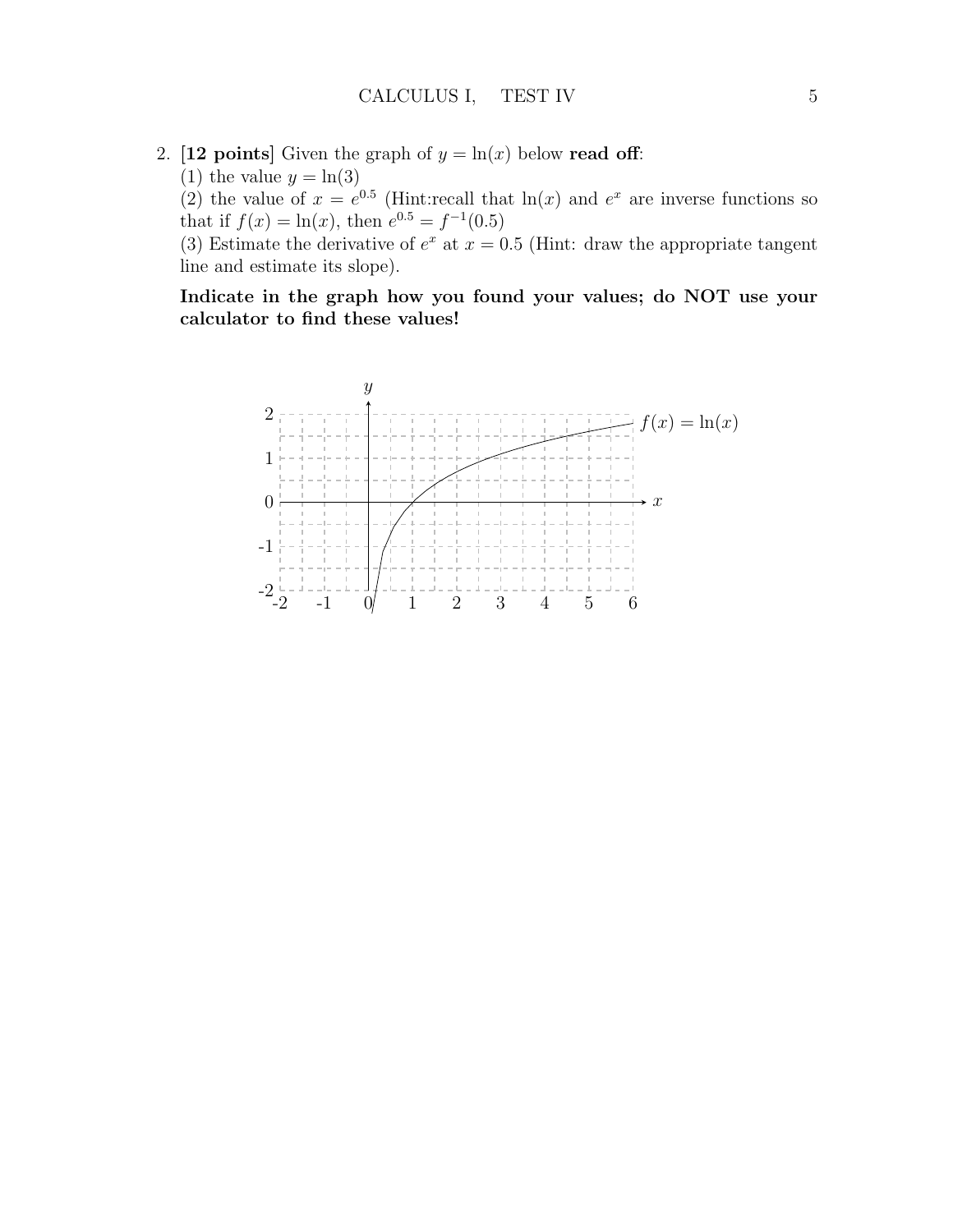- 3. [15 points] Graph the function  $f(x) = x \ln(x)$  for  $x > 0$ . Indicate in the graph: (a)  $x$ - and  $y$ -intercepts (if any)
	- (b) Horizontal and Vertical asymptotes (if any). [Do  $\lim_{x\to 0^+} x \ln(x)$  numerically by computing values at  $x = \frac{1}{10}$  and  $x = \frac{1}{100}$ .
	- (c) Find critical points and where  $f(x)$  is increasing/decreasing.
	- (d) Local/Absolute Max/Min of  $f(x)$ , if any.